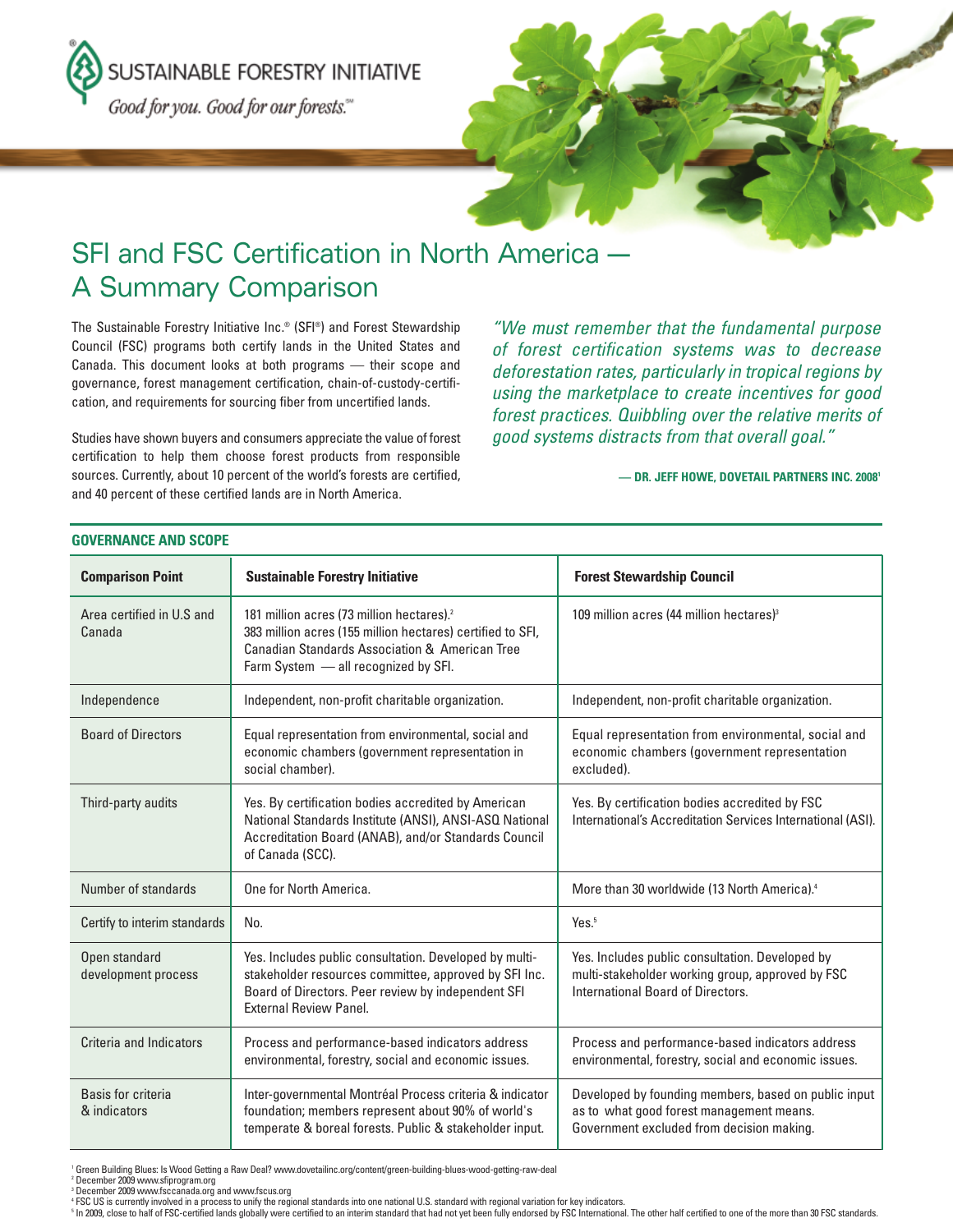## **FOREST MANAGEMENT CERTIFICATION**

These tables are based on requirements from the SFI 2010-2014 Standard and general information and details from the FSC International Principles and Criteria, which is the basis for the numerous FSC national and regional standards. While FSC regional standards go into more specifics, it is difficult to draw comparisons because the 13 FSC standards in North America have a wide range of variation.

The SFI program was created to certify forests in North America, and has one forest certification standard that applies across the United States and Canada. Its fiber sourcing and chain-of-custody standards apply to North America and offshore sources, given the global trade of forest products.

| <b>Comparison Point</b>                         | <b>Sustainable Forestry Initiative</b>                                                                                                                                                                                                                                                                                                                                                                             | <b>Forest Stewardship Council</b>                                                                                                                                                                                                                                                                  |  |
|-------------------------------------------------|--------------------------------------------------------------------------------------------------------------------------------------------------------------------------------------------------------------------------------------------------------------------------------------------------------------------------------------------------------------------------------------------------------------------|----------------------------------------------------------------------------------------------------------------------------------------------------------------------------------------------------------------------------------------------------------------------------------------------------|--|
| Sustainable harvest<br>levels                   | Yes, requires formal calculation of long-term harvest.                                                                                                                                                                                                                                                                                                                                                             | Yes, requires formal calculation of long-term harvest.                                                                                                                                                                                                                                             |  |
| <b>Conserves biodiversity</b><br>and old growth | Yes.                                                                                                                                                                                                                                                                                                                                                                                                               | Yes.                                                                                                                                                                                                                                                                                               |  |
| Protects endangered<br>species                  | Yes.                                                                                                                                                                                                                                                                                                                                                                                                               | Yes.                                                                                                                                                                                                                                                                                               |  |
| Protects water quality                          | Yes. Meets or exceeds best management practices.                                                                                                                                                                                                                                                                                                                                                                   | Yes. Meets or exceeds best management practices.                                                                                                                                                                                                                                                   |  |
| Recognizes rights of<br>indigenous peoples      | Comply with social laws, including indigenous peoples'<br>rights; support efforts by indigenous peoples to apply<br>principles of sustainable forest management. For forest<br>management responsibilities on public lands, confer with<br>affected indigenous peoples to understand & respect<br>traditional forest-related knowledge; identify & protect<br>special sites; address non-timber products of value. | Recognize & respect legal & customary rights of<br>Aboriginal peoples to own, use and manage their lands,<br>territories, and resources. Aboriginal peoples control<br>forest management on their lands & territories unless<br>they delegate control with free & informed consent.                |  |
| Prompt reforestation                            | Yes. Prompt reforestation of harvested sites, with<br>time limits.                                                                                                                                                                                                                                                                                                                                                 | Yes. Forest regeneration must occur- timeframes<br>often unspecified.                                                                                                                                                                                                                              |  |
| Addresses forest<br>conversion                  | Yes. Fiber from forests converted to other uses cannot<br>be certified and cannot count towards certified content<br>in labels and claims.                                                                                                                                                                                                                                                                         | Yes. Conversion to plantations or non-forest use not<br>allowed except under specific circumstances.                                                                                                                                                                                               |  |
| <b>Allows plantations</b>                       | Yes. SFI requirements apply on plantations & natural<br>forests alike. <sup>6</sup>                                                                                                                                                                                                                                                                                                                                | Yes, in some circumstances. <sup>7</sup> Generally not allowed if<br>forest conversion from natural forest occurs after 1994.                                                                                                                                                                      |  |
| <b>Allows clearcutting</b>                      | Yes, where appropriate. Average clearcut size does not<br>exceed 120 acres (50 ha) except where necessary to<br>meet regulatory requirements or respond to forest health<br>emergencies or other natural catastrophes.                                                                                                                                                                                             | Yes, where appropriate. No maximum clearcut size in<br>many FSC standards, including those standards with<br>the largest application in North America.                                                                                                                                             |  |
| Chemical use                                    | Minimize chemical use, use least-toxic & narrowest-<br>spectrum pesticides. Use of integrated pest management<br>where feasible. Require proper equipment, training<br>& disposal. Follow all laws & regulations and label<br>directions.                                                                                                                                                                          | Promote non-chemical approaches, strive to avoid use of<br>chemical pesticides. Prohibit pesticides that are persistent,<br>toxic or whose derivatives remain biologically active and<br>accumulate in the food chain beyond their intended use.<br>Require proper equipment, training & disposal. |  |
| Genetically modified<br>(GM) trees*             | Research on genetically modified trees shall adhere to<br>all applicable federal, state, and provincial regulations<br>& international protocols. <sup>8</sup>                                                                                                                                                                                                                                                     | Prohibit wood harvested from forests in which genetically<br>modified trees are planted.                                                                                                                                                                                                           |  |

\* Genetically modified forest products are not commercially produced in North America. SFI forest certification only applies to North America.

<sup>6</sup> The U.S. Forest Service reports that the decline in natural forest is about 0.1% a year, due to several causes such as urban development. FSC typically allows a conversion rate from natural forest to plantations of 0.5 <sup>7</sup> About 8% of FSC certifications outside of North America are to extensive plantations and, while native species are preferred, many involve non-native (exotic) species. Plantation certification under FSC is limited when conversion is from natural forests, however, plantation certification is acceptable if semi-natural forests are converted to plantations. The SFI program does not ban government-approved and controlled research on genetically modified tree seedlings as research may find ways to resist pests, insects and disease or restore lost native species

such as the American chestnut.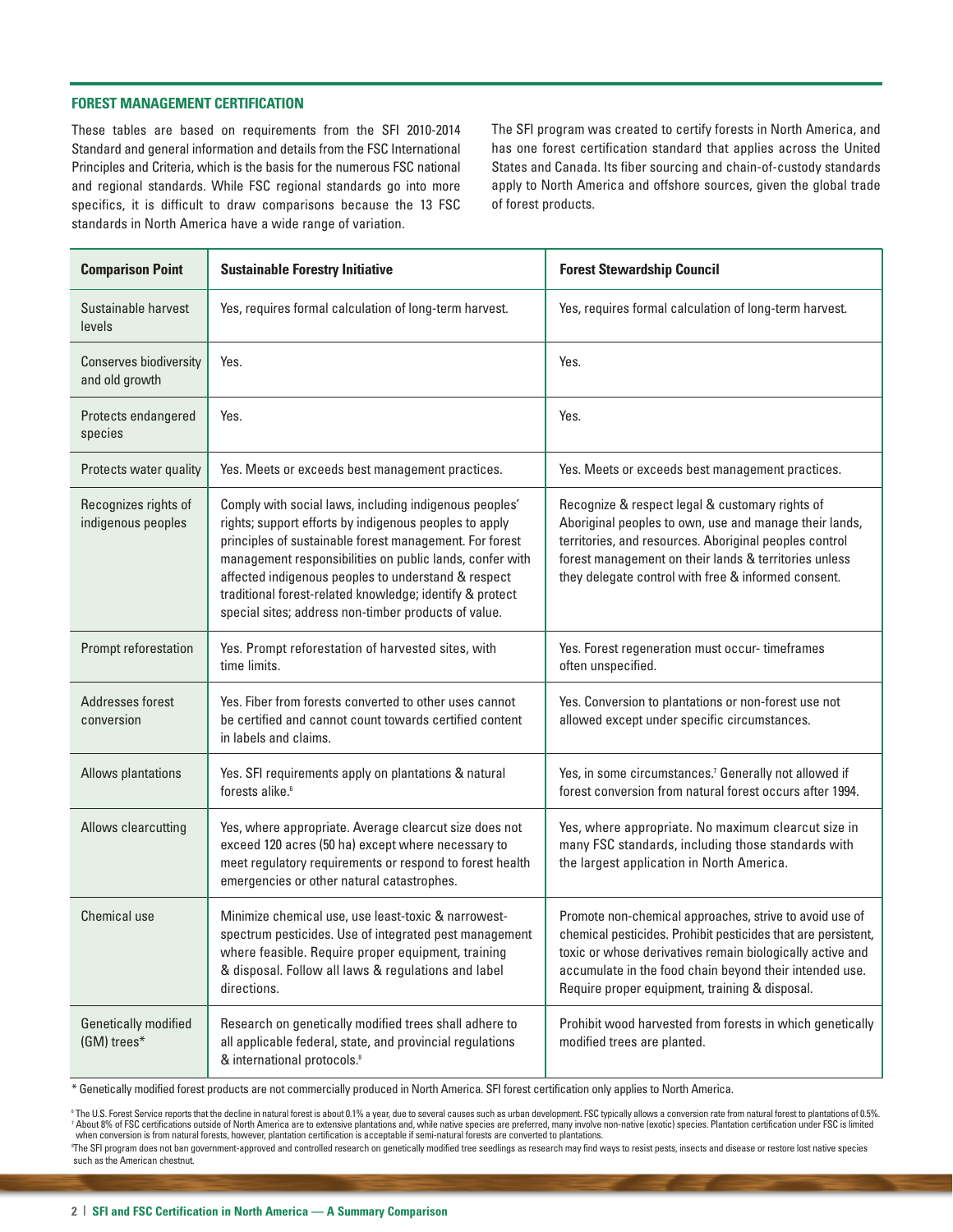## **CHAIN-OF-CUSTODY CERTIFICATION**

In addition to third-party forest certification, the SFI and FSC programs both offer chain-of-custody certification and on-product labels. Chain-of-custody certification is a tool used to track wood fiber from a certified forest. It also tracks uncertified content and helps buyers avoid unwanted sources.

The SFI program has two chain-of-custody labels, which show that some or all of the product's fiber content comes from forests certified to the SFI, Canadian Standards Association or American Tree Farm System standards. Both SFI labels can state the percentage of recycled content in the product, when available.

The FSC program has three chain-of-custody labels — pure (100 percent certified), recycled (at least 85 percent post-consumer) and mixed (blend of pure, recycled and controlled sources).

Both SFI and FSC have requirements to avoid fiber from unwanted sources — the SFI program through its controversial sources avoidance requirements and the FSC program through its controlled wood requirements.

| <b>Comparison Point</b>                                                                                                                                                                                                                                               | <b>SFI Chain of Custody</b>                        | <b>FSC Chain of Custody</b>       |
|-----------------------------------------------------------------------------------------------------------------------------------------------------------------------------------------------------------------------------------------------------------------------|----------------------------------------------------|-----------------------------------|
| Track certified, uncertified & recycled content                                                                                                                                                                                                                       | Yes.                                               | Yes.                              |
| Allows average percent <sup>9</sup> and volume credit methods <sup>10</sup> to calculate<br>certified fiber. Companies can make a 100 per cent certified forest<br>claim if they physically separate the certified forest content - this<br>method is not often used. | Yes.                                               | Yes.                              |
| Third-party certification audit                                                                                                                                                                                                                                       | Yes.                                               | Yes.                              |
| On-product labeling                                                                                                                                                                                                                                                   | Yes.                                               | Yes.                              |
| Allows uncertified content to be mixed with certified content and<br>carry the on-product label                                                                                                                                                                       | Yes.                                               | Yes.                              |
| North American certified fiber eligible for label                                                                                                                                                                                                                     | Approximately 80%. <sup>11</sup>                   | Approximately 20%.                |
| Chain-of-custody certificates in North America                                                                                                                                                                                                                        | 807 certificates at 1,831 locations. <sup>12</sup> | 4.258 certificates. <sup>13</sup> |

## **GLOBAL SOURCING FROM UNCERTIFIED LANDS**

Given that more than 90 percent of the world's forests are not certified, the SFI and FSC programs both have requirements to account for and deal with fiber from higher-risk uncertified lands. Through FSC controlled wood requirements, SFI fiber sourcing and SFI chain-ofcustody global requirements, companies are told what to avoid when procuring fiber from lands that are not certified. This reduces the risk of fiber from unwanted sources, but does not improve forest management on uncertified lands.

## **AVOIDING UNWANTED SOURCES FROM UNCERTIFIED LANDS OUTSIDE NORTH AMERICA**

| <b>Comparison Point</b>                               | <b>SFI Fiber Sourcing &amp; Chain of Custody</b>                                                                                                                                                                                                                 | <b>FSC Controlled Wood*</b>                                                                                                   |
|-------------------------------------------------------|------------------------------------------------------------------------------------------------------------------------------------------------------------------------------------------------------------------------------------------------------------------|-------------------------------------------------------------------------------------------------------------------------------|
| Avoid illegal sources                                 | Yes.                                                                                                                                                                                                                                                             | Yes.                                                                                                                          |
| Avoid sources where<br>social laws may be<br>violated | Yes. Encourage socially sound practices with processes<br>to address workers' health and safety; fair labor practices,<br>indigenous peoples' rights; anti-discrimination and anti-<br>harassment measures; prevailing wages; and workers'<br>right to organize. | Yes. Avoid material harvested in violation of traditional<br>and civil rights.                                                |
| <b>Maintain biodiversity</b>                          | Yes. Protect forests with exceptional conservation<br>value; biodiversity hotspots & high-biodiversity<br>wilderness areas. <sup>14</sup>                                                                                                                        | Yes. Avoid material harvested from forests in which<br>high conservation values are threatened by manage-<br>ment activities. |

\* There are five FSC controlled wood requirements — forest conversion and genetically modified trees are addressed in the Forest Management Certification table on page 2.

<sup>9</sup> Company discloses (based on average content) what percentage of fiber in the product comes from certified lands, from recycled content (if applicable), and from non-certified lands. If 60% of the fiber is from certified land, then 100% of the output can be sold as having 60% certified content. In the SFI program, the average percent method must be used to qualify for the "percent-content" label.<br>® Company may use label on percen

be sold as certified.

<sup>11</sup> The SFI on-product label can also be used to identify fiber certified to two other North American certification programs — the Canadian Sustainable Forest Management Standard and the American Tree Farm System. <sup>12</sup> December 2009 www.sfiprogram.org

<sup>13</sup> November/December 2009 http://fsccanada.org/factsandfigures4.htm & http://fscus.org/certified\_companies/?num=20

™ When sourcing fiber from outside North America, SFI program participants must maintain biodiversity by using information from organizations such as the Alliance for Zero Extinction, World Wildlife Fund, World<br>Resources